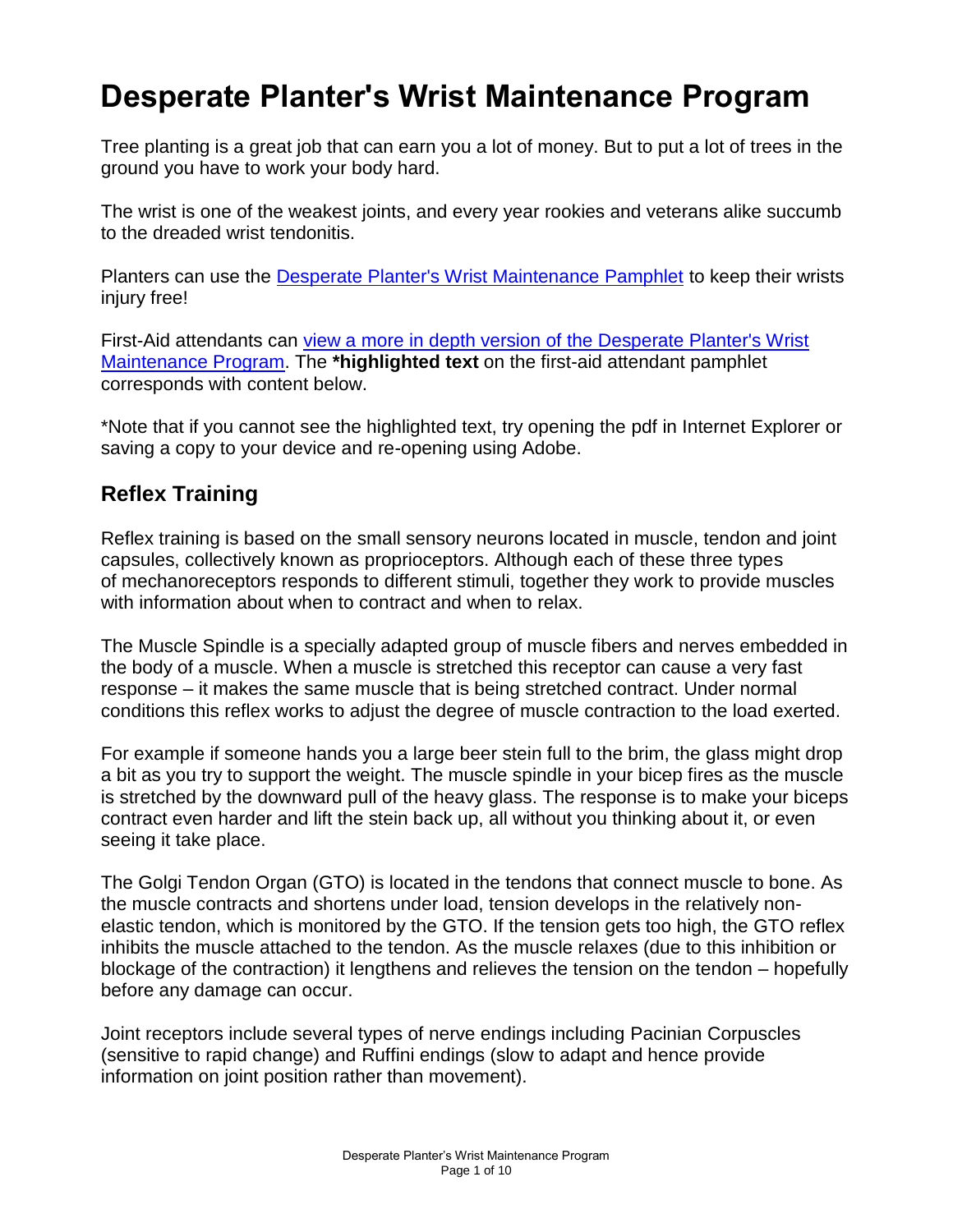All of the sensory neurons tend to be small and easily damaged. Cold, fatigue, hypoglycemia, pain, vibration, previous injury and edema will all interfere with the transmission of information from muscles, tendons and joints, thereby decreasing the ability of your muscles to respond quickly to support the joint in a suddenly changing situation – like striking a rock or hard ground with your shovel, or tripping or stumbling over slash in the block.

Fortunately, the proprioceptive reflexes can be restored through agility training. Applying a sudden stretch or load to the joint while concentrating on good form helps your receptors speed up their response to a sudden (and potentially damaging) change when you are in the field.

The obvious outcome is to reduce acute injuries that occur with a sudden large load, like when you trip, but these reflexes also help reduce repetitive strain injuries like tendonitis, because the faster and more accurately they work, the less stress is placed on the connective tissue with each and every shovel strike. It doesn't take too much work to reset these reflexes, so incorporate a bit of agility work into your warm up and your joints will thank you for it!

# **Strength Training**

Building some strength in the muscles that will be used heavily during planting prior to the start of the season is a very smart move. For one thing, it will help you focus on planting, and relieve you of the worry of whether or not you will be strong enough to get your quota of trees into the ground. For another, you will have more fun, sleep better and plant more trees if you aren't in pain.

Assuming that the first week of planting will build the required strength is a bad plan. With overuse (or a training stimulus) your body breaks down the weak and damaged tissue. If you supply the needed nutrients, energy and rest, the muscle, tendon and bone will rebuild, stronger and capable of doing more work without any damage occurring. But if you have to keep planting the whole time, there is no time for recovery and rebuilding; either you slow down on the planting, or your wrist breaks down.

The exercises given in the Desperate Planter's Guide to Avoiding Wrist Tendonitis are not the only ones that will strengthen your wrist. They are however, chosen carefully to be the most efficient at preparing you for the movements associated with planting trees. They are also designed to strengthen the tendons and ligaments as well as the muscles. Research shows that the eccentric or negative phase is much more effective at training ligaments and tendons than the concentric or shortening phase.

# **Wrist Flexors**

There are three main muscles that flex the wrist. The flexor carpi radialis and flexor carpi ulnaris both arise from the medial epicondyle, where they share a large tendon of origin, the common flexor tendon. Inflammation of this tendon is called medial epicondylits or golfer's elbow. The flexor carpi ulnaris also has a second head, which arises from the ulna.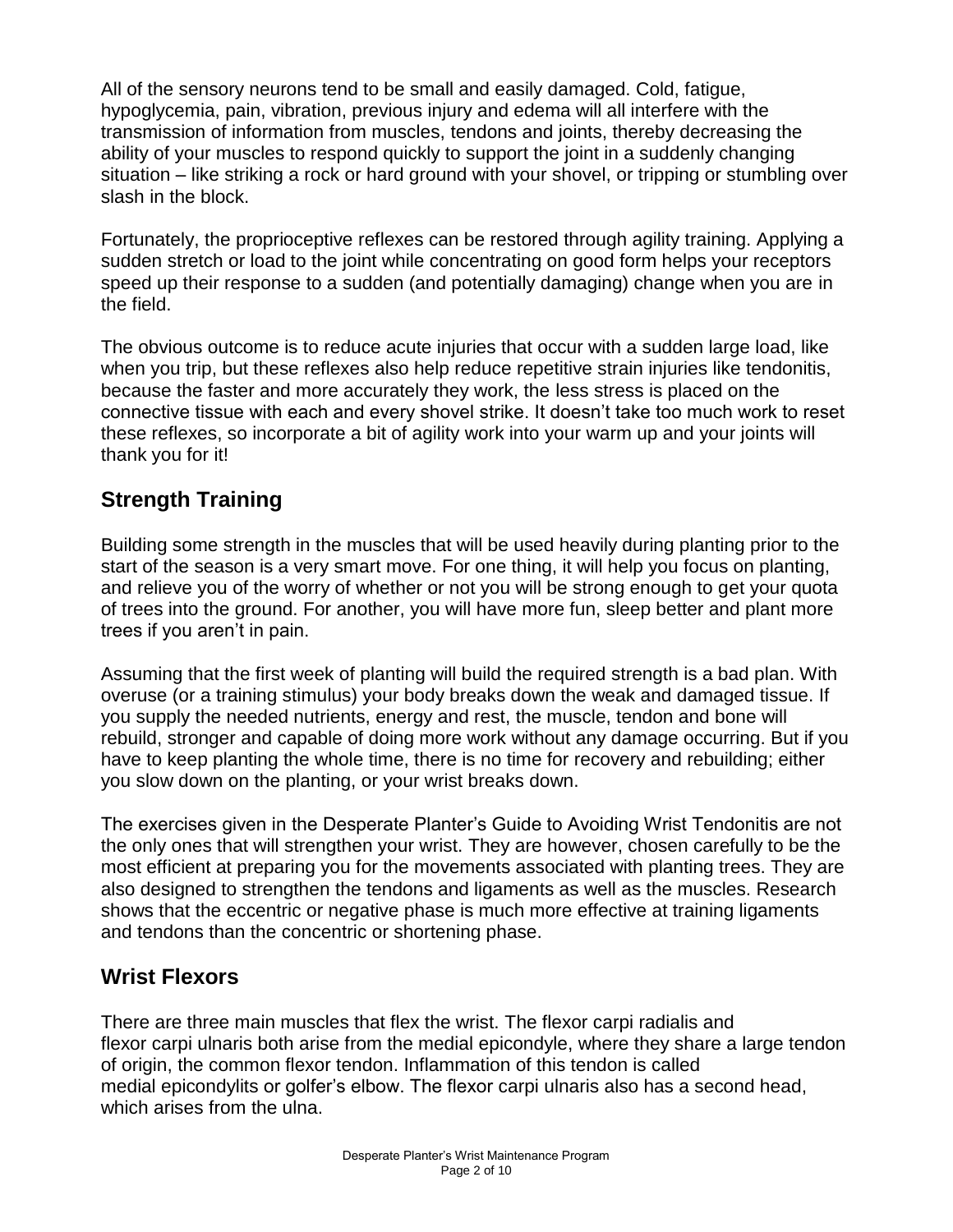The third flexor, the palmaris longus is a smaller muscle also arising from the medial epicondyle but inserting into a dense layer of fascia, the palmar aponeurosis and the flexor retinaculum. The flexor retinaculum is important because it forms the resisting tunnel through which the tendons of the hand and the median nerve must pass. Inflammation of the tendon sheath of any of these muscles can result in swelling, pressure on the median nerve and result in carpal tunnel syndrome.

The flexor carpi radialis passes through a deep ligamentous tunnel, inserting at the base of the second and third metacarpals. In addition to flexion, it also causes radial deviation. The flexor carpi ulnaris inserts on the pisiform bone; a small wrist bone on the ulnar border of the carpal tunnel. From the pisiform, the pull of flexor carpi ulnaris is transmitted eventually to the base of the fifth metacarpal. It causes wrist flexion and **ulnar deviation**. Both **radial and ulnar deviation** are also known as abduction and these movements are assisted not only by the respective flexors, but also by their extensors.

#### **Extensors**

Several extensors arise at a common origin on the lateral epicondyle via the Common extensor tendon including the Extensor carpi radialis brevis and the Extensor carpi ulnaris. Inflammation of this tendon sheath causes lateral epicondylitis or tennis elbow. A third extensor, the Extensor carpi radialis longus originates at the lateral epicondylar ridge, just below the brachioradialis.

As the extensor tendons cross the back of the wrist they pass under the extensor retinaculum together with the tendons of the muscles of the thumb, the extensor pollicis brevis and the abductor pollicis longus. The retinaculum acts as a guide for the tendons, trapping them between a layer of non-elastic connective tissue and the underlying bones.

Repetitive gripping and extension of the wrist can cause the tendon sheath to rub against these structures. The subsequent irritation and swelling create even more pressure on the tendons and the result is wrist tendonitis. This is the most common type of tendonitis seen in planters.

The Extensor carpi radialis longus and brevis are inserted on the bases of the second and third metacarpals, extensor ulnaris on the base of the fifth metacarpal. When the wrist extensors act together, they extend the wrist.

Although the powerful gripping muscles are located on the front of the wrist, their tendons are only tensioned when the extensors contract. In order to generate a powerful grip the extensors must be activated.

When the radial or ulnar extensors contract separately, they help to produce radial or ulnar abduction of the wrist. They do this in conjunction with the corresponding wrist flexor muscle, either radial or ulnar.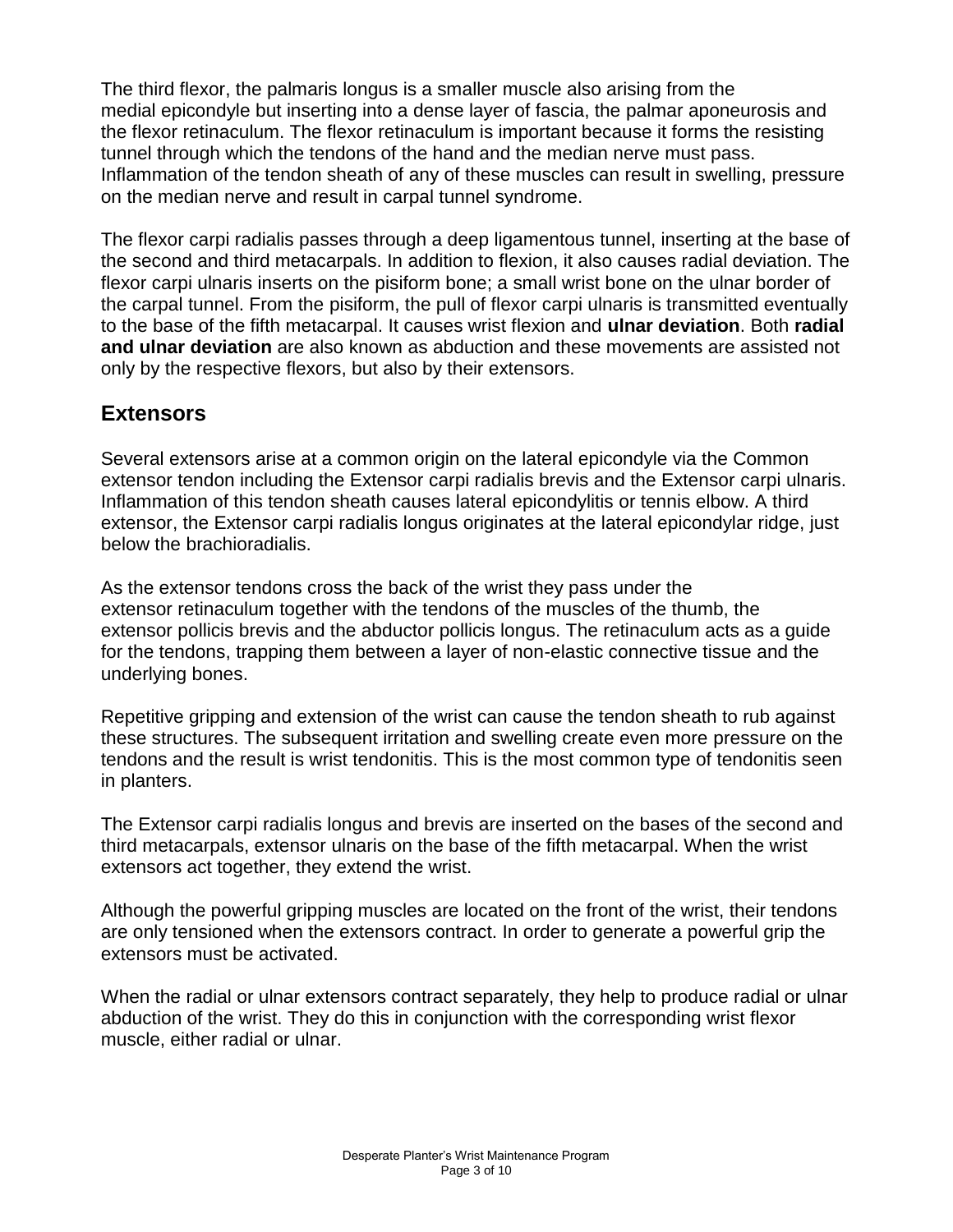## **Hydration**

There has been a lot of publicity on hydration in the last few years. In truth, getting hydration right is a real performance enhancer. Headaches, fatigue and health risks follow drinking too little, but this is also true of drinking too much.

The recommended rate of fluid intake is about 250 ml, or one cup per hour. If you sweat a lot you will need more than this. If you are not active or are working at a sub-aerobic pace (respiration only mildly elevated, not breathing deeply) then you may need a little less.

But be aware that in some climates you may not realize just how much water you are losing. Cold dry air at altitude for example, can cause significant loss of water through respiration. Hot dry air will evaporate the water so quickly that you may not be conscious of sweating. In the planting study it was not uncommon for planters to be in a water deficit of more than a liter.

Another time that it's important to watch out for dehydration is when you have drunk more than two cups of coffee or more than one ounce of alcohol, since both these substances are diuretics and make you lose water. Consuming the equivalent of 4 drinks will dehydrate you by about a liter, and the diuretic effect lasts long after you feel sober.

In studies with college students it took up to a full week to restore hydration levels after a binge drinking episode, and the risk of injury was increased for the entire duration of the dehydrated period. Eye to hand coordination, mental acuity, and reflex responses were all impaired for days afterwards. Binge drinking also has pronounced effects on muscle. It impairs energy production and interferes with muscle recovery. Doesn't sound like a very good plan if you want to plant a lot of trees!

So whenever you have a few too many, make sure to consciously rehydrate before you go to sleep and again the following morning, as well as for the next few days. It not only helps with planting, it will help mitigate the symptoms of a hangover.

So what are you supposed to do? First off, make water (in addition to coffee) part of your breakfast. Get into the habit of always having a water bottle with you. Sip water in the truck on the way to and the way back from the block. Get some 4 L containers like empty milk jugs, or a big 10L water container to keep at your cache and make sure to fill them in the evening so they are ready to go in the morning rush. Keep a 500 ml water bottle or hydration pack in your back bag, and have a drink every time you get to the end of the row.

The water will stay in your body much better (rather than be cleared by your kidneys) if you take it in as small amounts instead of guzzling a full liter all at once. And if you are worried about taking the time for a drink slowing down your planting – in the study planters who were hydrated were able to sustain a higher rate of planting for longer. Even though they stopped and took a drink regularly they still planted more trees than those that were dehydrated.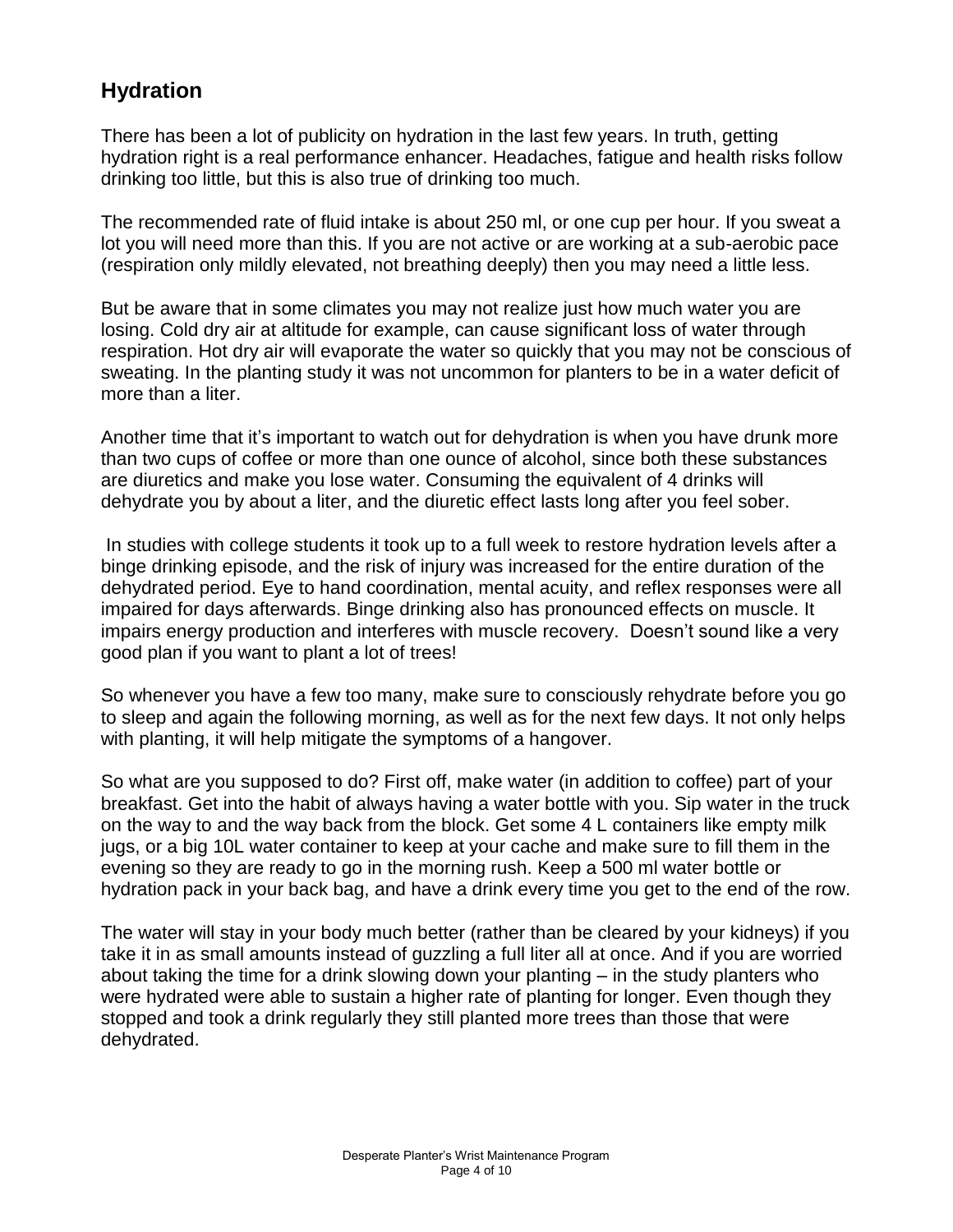Thirst isn't a great indicator of hydration level. By the time you are thirsty you are already down about a liter, and as soon as you start to drink the flow of water across the back of your tongue shuts off the thirst response. One of the reasons sport drinks are more effective hydrators than plain water is because the salt and sugar keep you drinking, but they also help with water absorption in the gut as well balancing the particulates to keep your kidneys from clearing the water.

If you do use juice or sport drinks be sure to rinse out your hydration pack and water containers very well. In the summer heat they will breed mold quickly.

## **Eccentric & Concentric Contractions**

Eccentric exercises are based on movements where your muscle resists gravity to lengthen under load. They include movements like walking downhill and lowering a weight. Because of the way nerves and muscles communicate, eccentric work causes fewer muscle cells (also known as fibers) to contract so the amount of force on each fiber is higher than in concentric work.

When the load exceeds the strength of a fiber, small tears occur. It's the response of your immune system to these tears that causes delayed onset muscle soreness. The white blood cells digest away damaged tissue making you even more sore on the second day. Contrary to popular myth this soreness in NOT due to lactic acid crystals! As the tears are repaired muscle becomes much stronger, so eccentric or negative work causes large gains in strength quickly – but it also makes you very sore for a couple of days.

Eccentric work also causes the connective tissue that surrounds each muscle cell, as well as the connective tissue in the adjacent tendon and ligament to be strengthened. This is why it's important to include eccentric work when training to avoid tendonitis!

Concentric work is when muscle shortens under load, as in the lifting phase of weight training.

#### **Neutral Posture**

The normal curvature of the spine is to bow outwards slightly (convex) in the upper back (thoracic spine) and inwards slightly (concave) in the lower back (lumbar spine). The correct posture is shown in the images at the top of the next page.

Women tend to tilt their pelvis' back (butt out) and guys tend to tilt forward (the slouch). The easiest way to correct your posture is to imagine a string tied to the top of your head being pulled upward. The movement should unload your spine.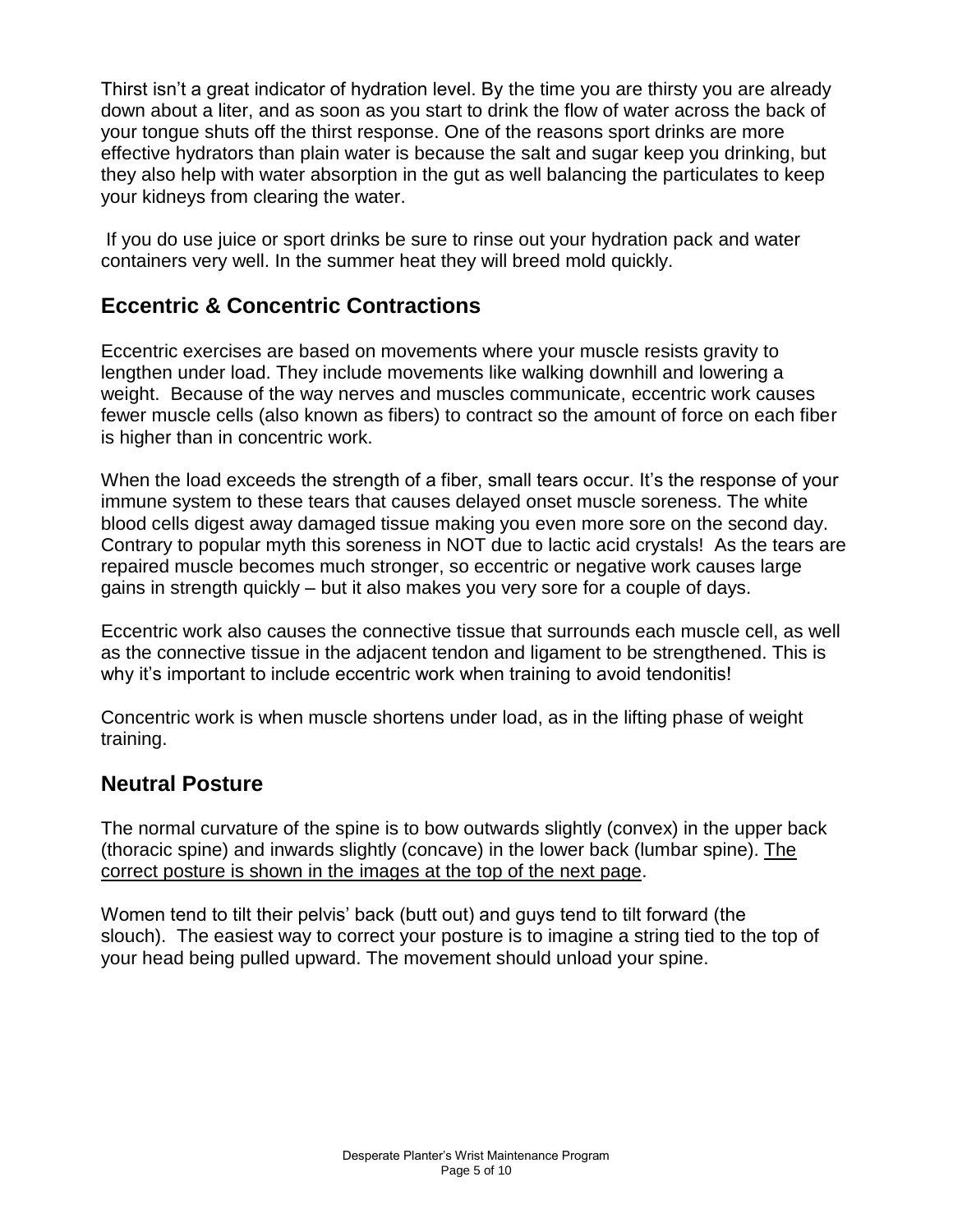

All of the large muscles of the leg and hip are more powerful and stable if your pelvis is in neutral position, so re-establishing good posture not only protects your back, it also helps prevent groin, knee and ankle injuries. Similarly, the muscles of shoulder and arm are designed to work together with your thorax in neutral position.

The planter in the images below is in a strong position in the left hand photo but as he gets tired he lets his posture go and instead of using his core to support his body he hunches his shoulders and rounds his back in the second photo.



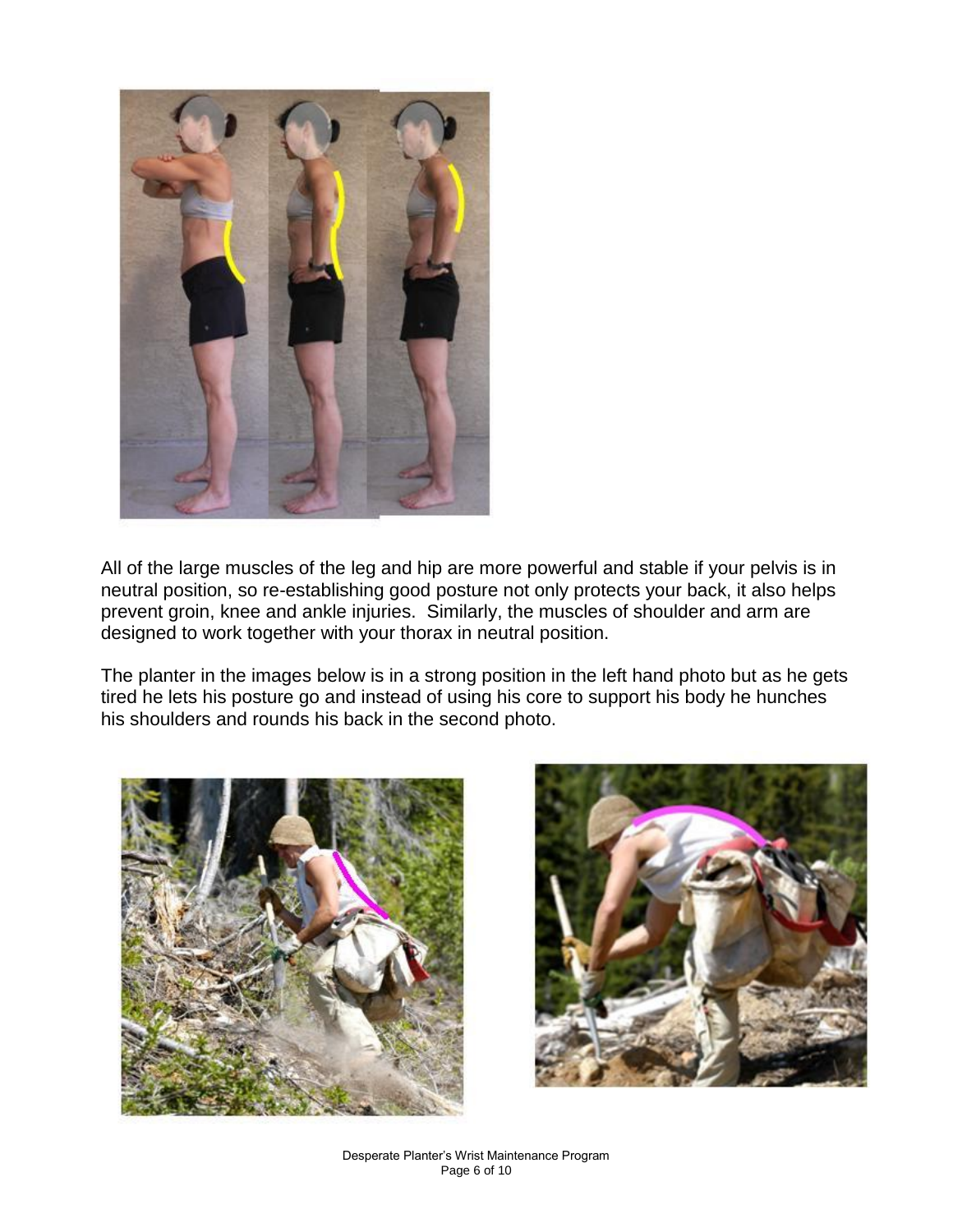## **Stretching**

Stretching is one of those topics that always seems to come up. Proponents of Yoga and Pilates swear it is the cure for all that ails, but none of the scientific studies actually show conclusively that stretching reduces injuries. In fact, sometimes the results show exactly the reverse! Part of the problem is that there is more than one kind of stretching even though the same word is used to describe them all.

#### **The Morning "Stretch"**

Stiffness upon rising or after sitting is best worked out by gently moving the limb through the range of motion without any force. Start small and gradually increase the range of motion until you reach the full movement, but don't force the limb beyond what feels comfortable. Be gentle and dynamic, moving the body part back and forth, from side to side, and in circles.

What you are really doing is warming-up your tissues. Muscle, tendon and ligament are a bit like plastic, rigid when cold but more pliable and elastic when warm. This type of "stretching" is great as a start and finish to your day, but keep in mind that any changes in the tissues only last about 20 minutes. The best time to warm-up would be no more than 10 or 15 minutes before beginning your activity.

#### **The Tension Releasing "Stretch"**

Another reason for stretching is to relieve excess tension that results from fatigue or overuse. When the muscle is irritated the reflex action is to shorten; and can even result in a spasm or cramp. The best way to relieve the tension is to use the nerve loop to stop the contraction signal. Since muscles always work in pairs, if you contract one muscle, the opposing muscle will relax.

#### **Flexor Stretch**

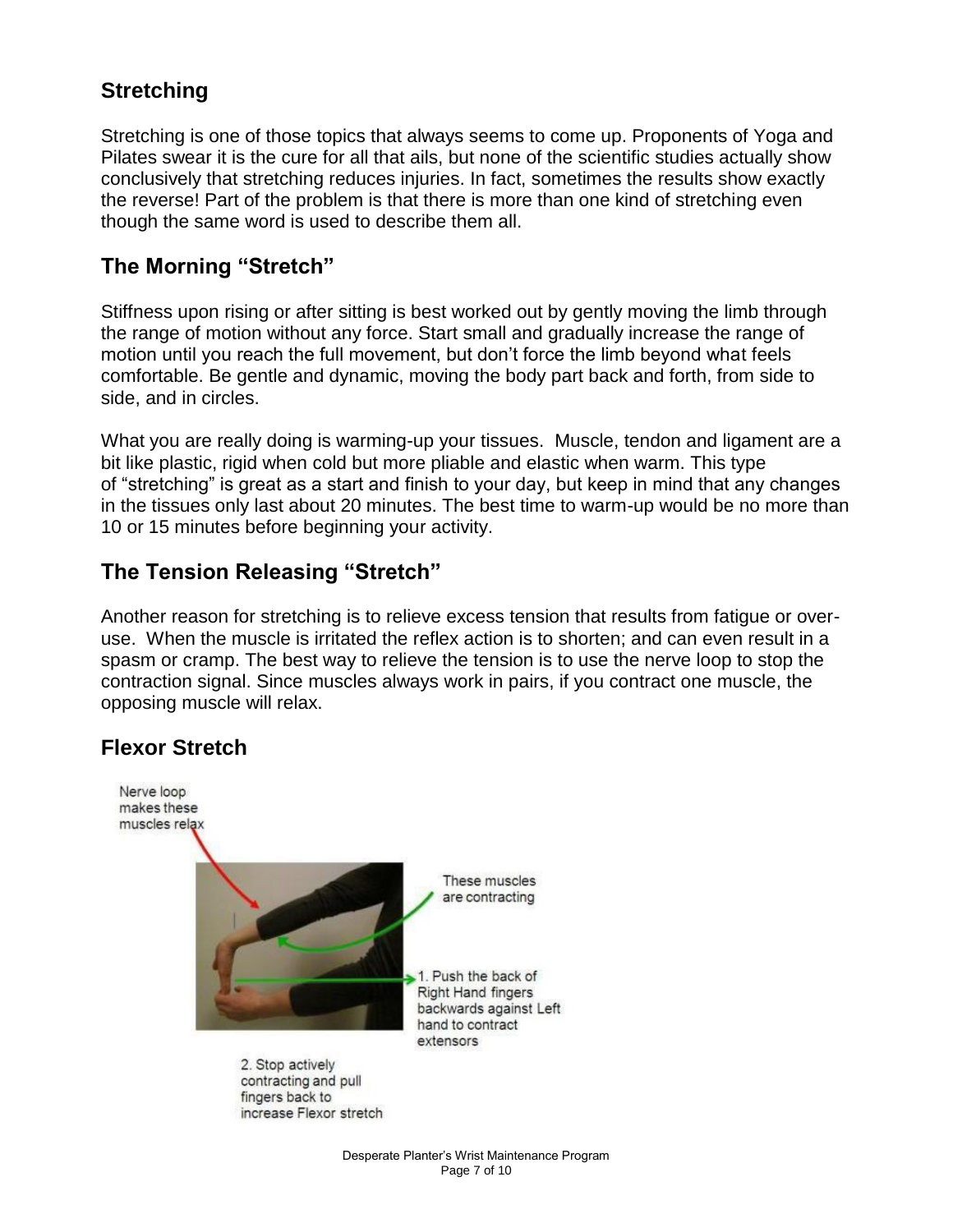Another way to get the relaxation loop working is to contract the muscle that you want to stretch.

For example to stretch your hamstring (back of your leg), put your foot up on a stump, bumper or chair and push your heel downward as though you are trying to lower your leg to the floor while keeping it straight. Contract for 3 seconds, and then exhale and concentrate on relaxing your leg completely. Do the contraction/relaxation cycle 3 times and without letting go of the sense of relaxation, tilt forward from the hips as though reaching forward and down to place your chest on your knee. (Don't round your back). Hold this position for 20 seconds breathing deeply, concentrating on maintaining the relaxation.

As your leg relaxes you will gradually be able to stretch out the muscle even further. Make sure to keep your spine in neutral and your hips square. You should feel the stretch in the back of your leg and not in your lower back.

The advantage of this type of stretch is that it actually elongates the muscle itself and not the tendons and ligaments. Not only will this type of "stretching" release a tight muscle, it actually encourages the muscle to grow in length; effectively increasing range of motion and strength, two things we know do decrease the risk of injury.



**Standing hamstring** stretch: This stretch can be done outside. Place your foot up onto any stable surface. Lean forward from the hips keeping your back in neutral. To contract the hamstring push your heel down as though you are trying to lower your leg



So the final call… Yes, at the right time and in the right way, stretching can be a great tool for recovery and injury prevention. You just have to be careful to make sure your posture is neutral and that you are actually stretching what you think you want to stretch. Stay away from stretches that put your joints at the limit of their range, and instead use these "smartstretches" to stay limber.

Not only will this type of "stretching" release a tight muscle, it actually encourages the muscle to grow in length; effectively increasing range of motion and strength, two things we know do decrease the risk of injury.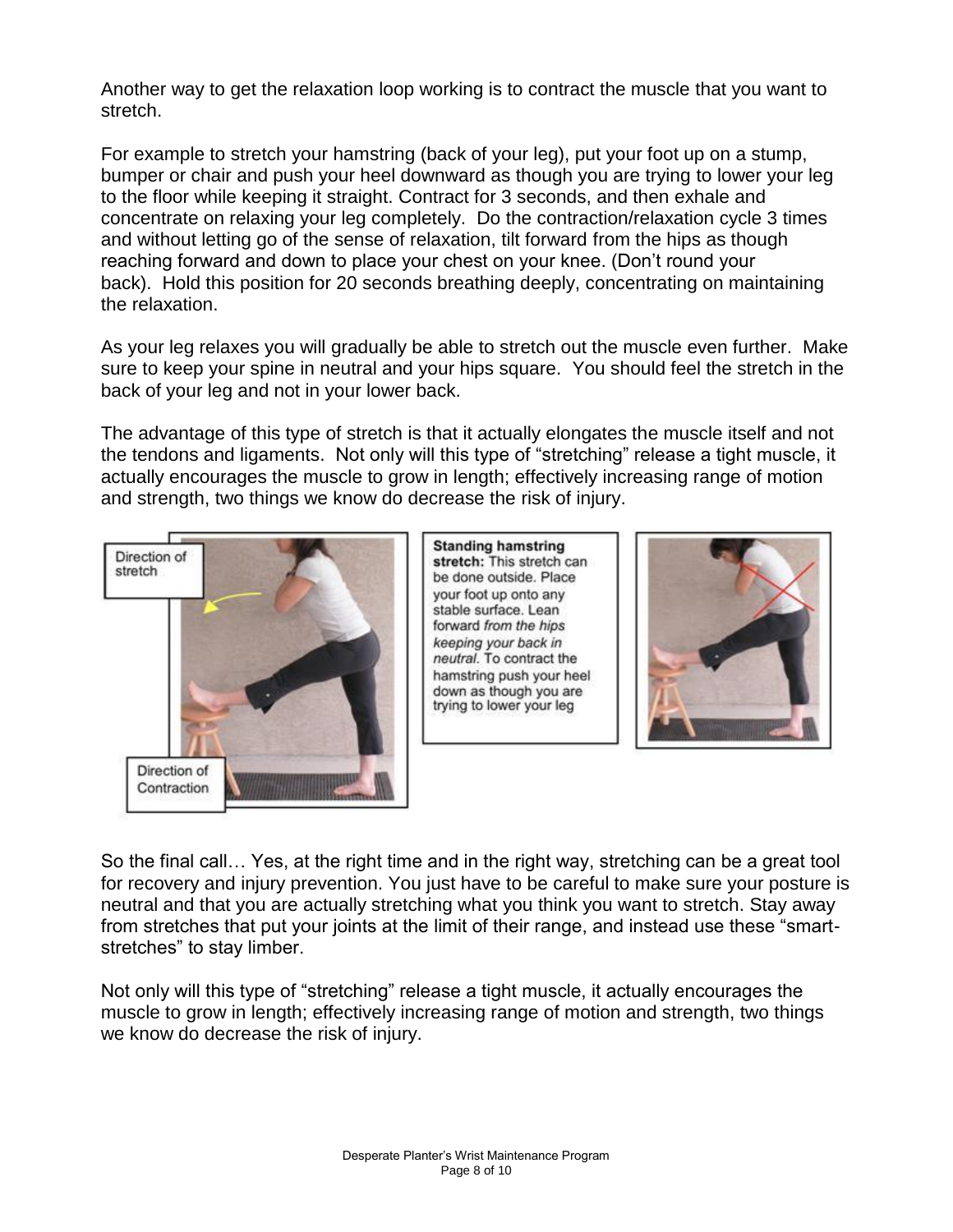When muscle and connective tissue are damaged by over use or sudden strains they release molecules that signal the immune system. Blood flow is increased and white blood cells are attracted to the area to kill off any invading pathogens and digest away damaged tissue prior to rebuilding (your immune system can't tell if the signal was due to mechanical damage or cells dying due to an infection).

Unfortunately, this response is often bigger than it needs to be and much of the symptoms of redness, swelling, pain and dysfunction are due to collateral damage by the activated immune system. Ice and anti-inflammatory medications help to keep this response from escalating.

Ice the sore area right after work and another couple of times during the evening. Blue gel packs or a dedicated bag of frozen peas inside a thin pillowcase let you contour the pack around the sore area. But don't leave it on for more than 10-15 minutes at a time. It's possible to damage your skin if it gets too cold for too long. For muscle strains, alternating ice and warmth can also be effective.

# **Tendonitis**

Tendons are fibrous structures that connect muscles to bones. They are only slightly elastic but have good tensile strength, this characteristic is due to the bundles of a protein called collagen that make up the bulk of tendon and ligament (ligaments are similar to tendons but they connect bone to bone). The collagen bundles are encased in a connective tissue sheath that normally slides easily over the collagen bundles during movement.

Repetitive movement that pulls the tendon through the sheath over and over, or higher than normal tension on the tendon can damage some of the collagen causing fluid to accumulate between the sheath and the collagen bundles. The extra fluid causes even more friction as the collagen tries to slide through the sheath, which further irritates the tissue. The result is visible swelling, redness, pain and eventually, as the sheath grabs at the tendon, the characteristic crepitus or juddering that is the defining symptom.

Although the popular name for this syndrome is tendonitis, it isn't really a true inflammation of the tendon itself. The inflammation is between the tendon and the sheath, and therefore a more accurate medical term is tenosynovitis. If the tendon is not allowed to recover it can start to break down further, eventually the collagen degrades – which is called tendinosis. If allowed to progress the damage becomes irreversible.

# **Non-steroidal Anti-Inflammatory Drugs (NSAIDS)**

Pain and tissue damage are mediated by small molecules produced in damaged tissue. Non-steroidal anti-inflammatory drugs are very effective at inhibiting the production of these signaling molecules, blocking pain and decreasing peripheral damage (you are trying to do the same thing when you ice). Beware however, that these molecules have many important functions in your body (like blood clotting for example) and the drugs block

#### **Ice**